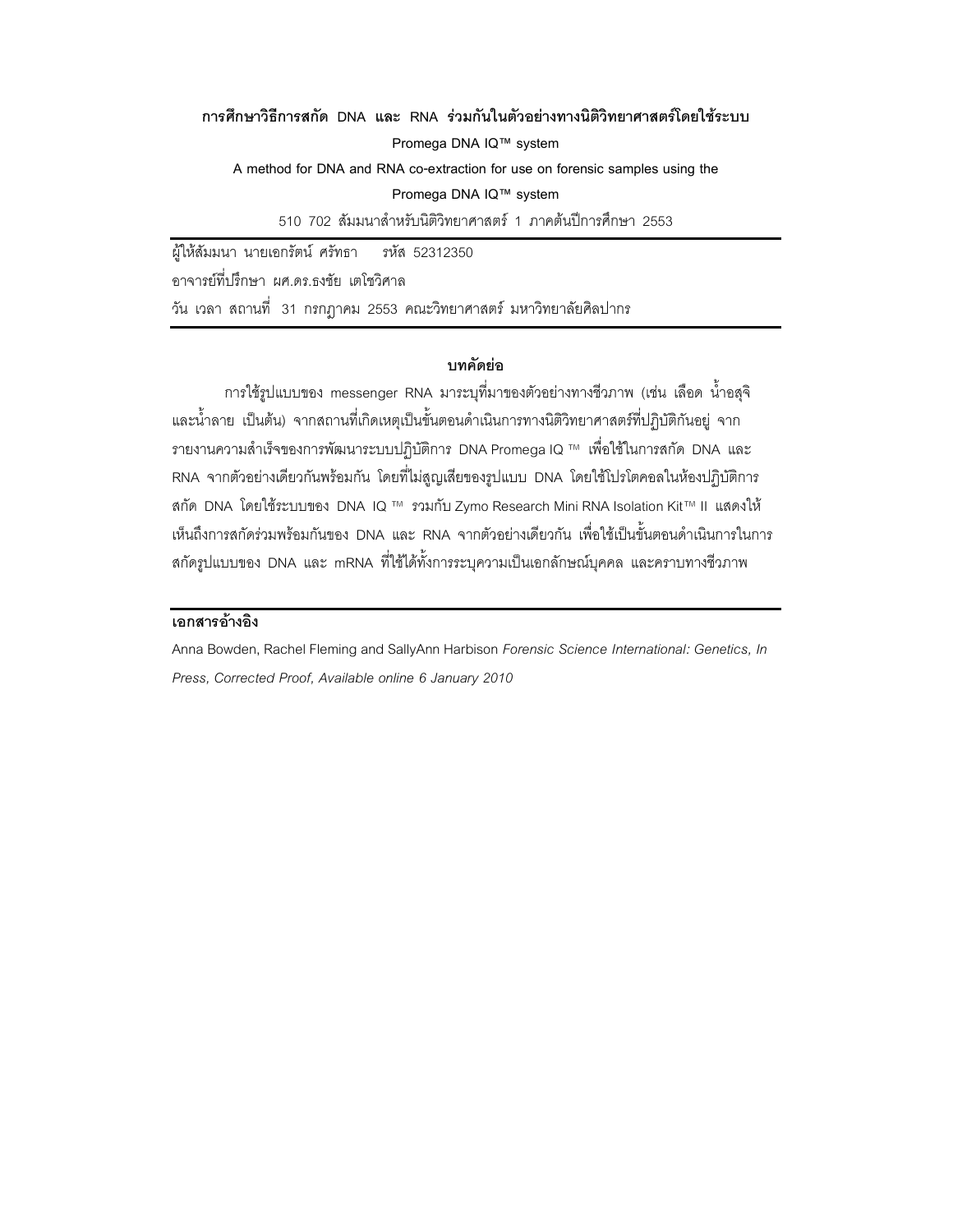#### A method for DNA and RNA co-extraction for use on forensic samples using the Promega DNA IQ™ system

\_\_\_\_\_\_\_\_\_\_\_\_\_\_\_\_\_\_\_\_\_\_\_\_\_\_\_\_\_\_\_\_\_\_\_\_\_\_\_\_\_\_\_\_\_\_\_\_\_\_\_\_\_\_\_\_\_\_\_\_\_\_\_\_\_\_\_\_\_\_\_\_\_\_\_\_\_\_\_\_\_\_\_\_\_\_\_\_\_

Anna Bowden , Rachel Fleming b, SallyAnn Harbison

 Forensic Science Program, Department of Chemistry, University of Auckland, New Zealand Institute of Environmental Science and Research Ltd, Mt Albert Research Centre, Hampstead Road, Private Bag 92021, Auckland, New Zealand

\_\_\_\_\_\_\_\_\_\_\_\_\_\_\_\_\_\_\_\_\_\_\_\_\_\_\_\_\_\_\_\_\_\_\_\_\_\_\_\_\_\_\_\_\_\_\_\_\_\_\_\_\_\_\_\_\_\_\_\_\_\_\_\_\_\_\_\_\_\_\_\_\_\_\_\_\_\_\_\_\_\_\_\_\_\_\_\_\_\_

#### **ABSTRACT**

use of messenger RNA profiling to identify the origin of biological samples (e.g. blood, semen and saliva) from crime scenes is now at the stage of being implemented into routine forensic casework. We report on the successful modification of the Promega DNA IQTM system to enable co-extraction of DNA and RNA from the same sample without compromising the potential DNA profile. Using the protocol in our laboratory for extracting DNA using the DNA IQTM system combined with the Zymo Research Mini RNA Isolation KitTM II we demonstrate the simultaneous co-extraction of DNA and RNA from the same sample for routine DNA and mRNA profiling for the identification of both the individual and the biological stain.

\_\_\_\_\_\_\_\_\_\_\_\_\_\_\_\_\_\_\_\_\_\_\_\_\_\_\_\_\_\_\_\_\_\_\_\_\_\_\_\_\_\_\_\_\_\_\_\_\_\_\_\_\_\_\_\_\_\_\_\_\_\_\_\_\_\_\_\_\_\_\_\_\_\_\_\_\_\_\_\_\_\_\_\_\_\_\_\_\_

#### Reference

[1] M. Bauer, D. Patzelt, Evaluation of mRNA markers for the identification of menstrual blood, J. Forensic Sci. 47 (2002) 1-5. [2] M. Bauer, D. Patzelt, A method for simultaneous RNA and DNA isolation from dried blood and semen stains, Forensic Sci. Int. 136 (2003) 76-78. [3] J. Juusola, J. Ballantyne, Messenger RNA profiling: a prototype method to supplant conventional methods for body fluid identification, Forensic Sci. Int. 135 (2003) 85-96. [4] M. Alvarez, J. Juusola, J. Ballantyne, An mRNA and DNA co-isolation method for forensic casework samples, Anal. Biochem. 335 (2004) 289-298. [5] J. Juusola, J. Ballantyne, Multiplex mRNA profiling for the identification of body fluids, Forensic Sci. Int. 152 (2005) 1-12. [6] R. Fang, C.F. Manohar, C. Shulse, M. Brevnov, A. Wong, O.V. Petrauskene, P. Brzoska, M.R. Furtado, Real-time PCR assays for the detection of tissue and body fluid specific mRNAs, Int. Congr. Ser. 1288 (2006) 685-687. [7] C. Nussbaumer, E. Gharehbaghi-Schnell, I. Korschineck, Messenger RNA profiling: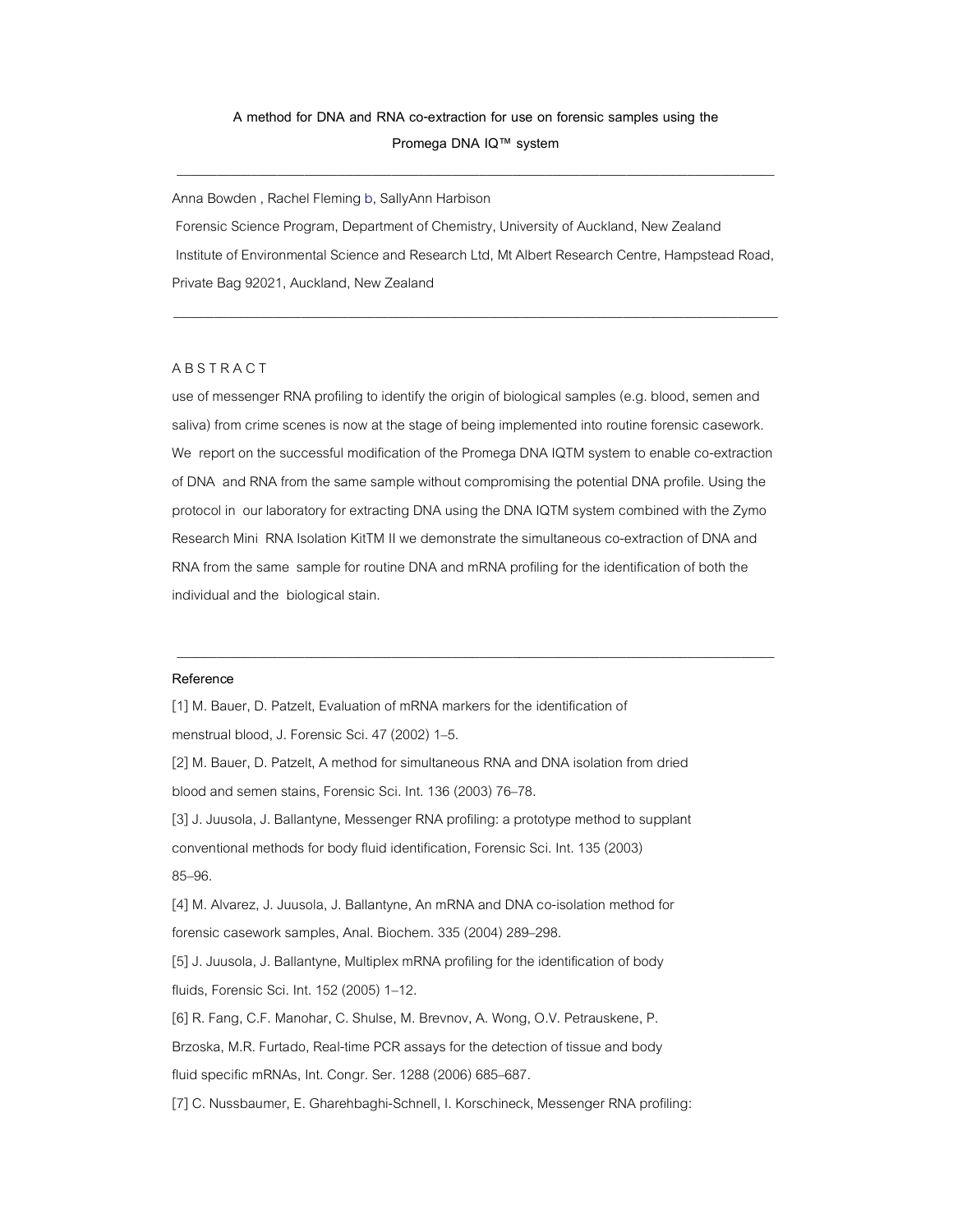a novel method for body fluid identification by real-time PCR, Forensic Sci. Int. 157 (2006) 181-186.

[8] J. Juusola, J. Ballantyne, mRNA profiling for body fluid identification by multiplex quantitative RT-PCR, J. Forensic Sci. 52 (2007) 1-11.

[9] R. Fleming, S. Harbison, The Development of a mRNA Multiplex RT-PCR Assay for the Definitive Identification of Body Fluids, http://dx.doi.org/10.1016/j.fsigen. 2009.10.006.

[10] J. Karlinsey,G. Stamatoyannopoulos, T. Enver, Simultaneous purification of DNA and RNA from small numbers of eukaryotic cells, Anal. Biochem. 180 (1989) 303-306.

[11] Promega DNA IQTM System Database Protocol Technical Bulletin, TB297, 2009.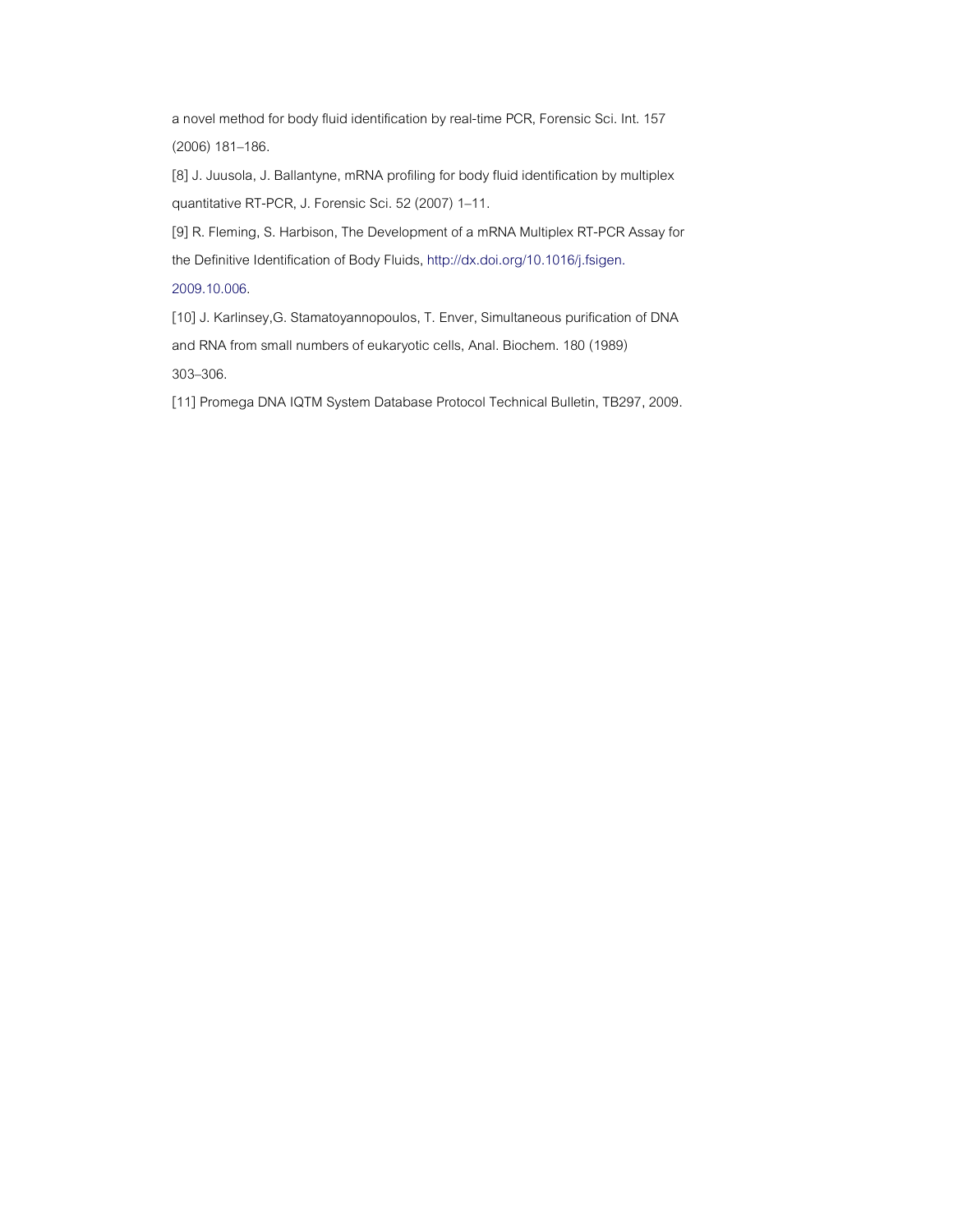#### บทนำ

การตรวจ Messenger RNA เพื่อใช้ในการระบุที่มาของสารคัดหลั่งจากร่างกายเป็นเทคนิคใหม่ที่จะ นำมาใช้ในงานทางด้านนิติวิทยาศาสตร์ เพราะ mRNA มีศักยภาพในการช่วยเพิ่มความจำเพาะเจาะจงการ วิเคราะห์วัตถุพยานชีวภาพ เป็นวิธีการที่ควรจะนำมาใช้ในห้องปฏิบัติการณ์นิติวิทยาศาสตร์ ในที่จะสกัด RNA มาใช้วิเคราะห์นั้น ในงานวิจัยนี้จะใช้ Promega DNA IQ™ system ซึ่งเป็นการสกัด DNA โดยใช้เม็ด แม่เหล็กและเป็นระบบอัตโนมัติ มาใช้สกัดร่วมกันระหว่าง DNA และ RNA ซึ่งเป็นวิธีการที่รวดเร็ว เหมาะสม เพื่อนำมาวิเคราะห์พยานหลักฐานที่ได้จากที่เกิดเหตุต่อไป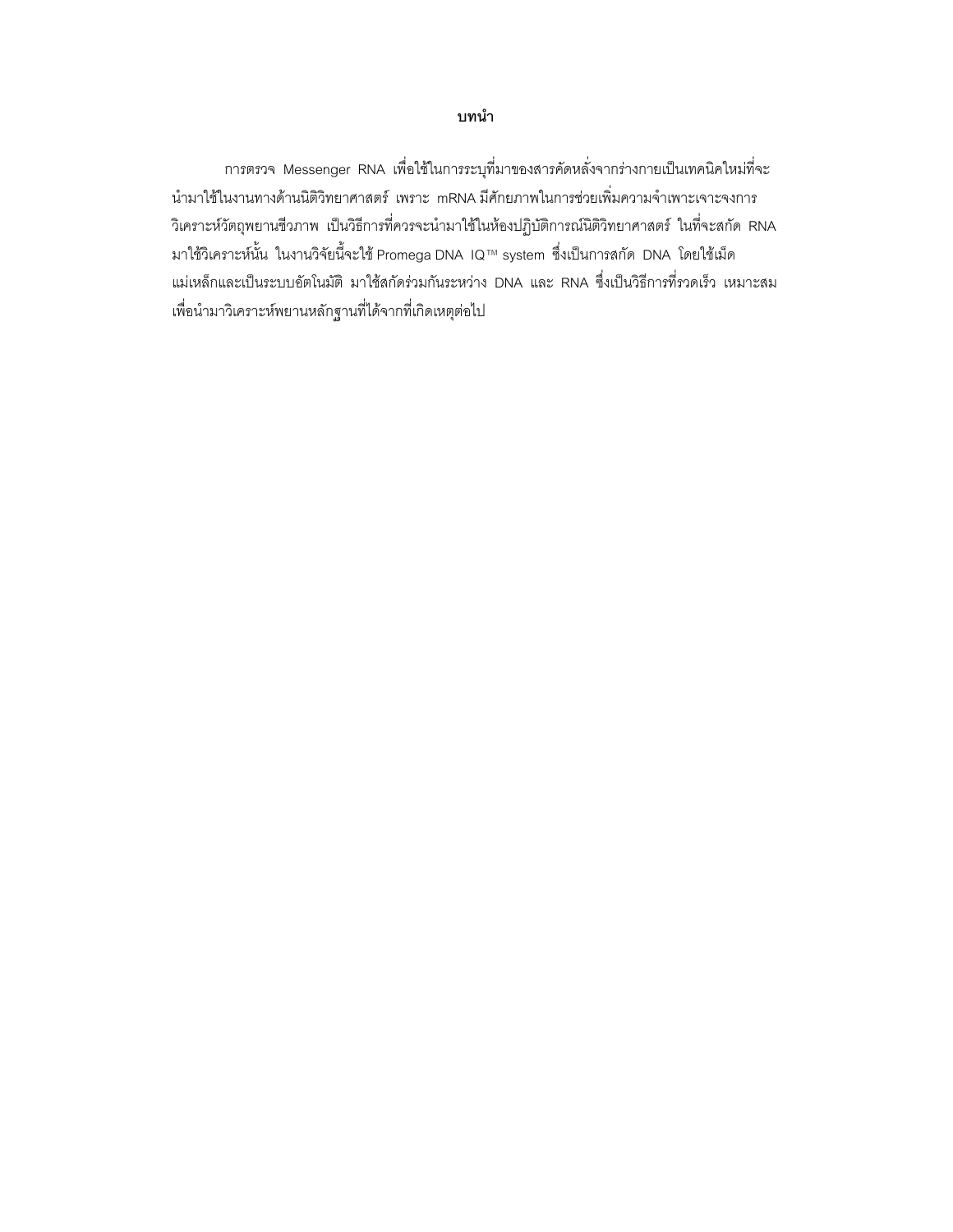สารบัญ

| เรื่อง             | หน้า          |
|--------------------|---------------|
| บทคัดย่อภาษาไทย    |               |
| บทคัดย่อภาษาอังกฤษ |               |
| บทนำ               | 1             |
| วิธีการทดลอง       | $\mathcal{P}$ |
| ผลการทดลอง         | 4             |
| เอกสารอ้างอิง      |               |
| ิภาคผนวก           |               |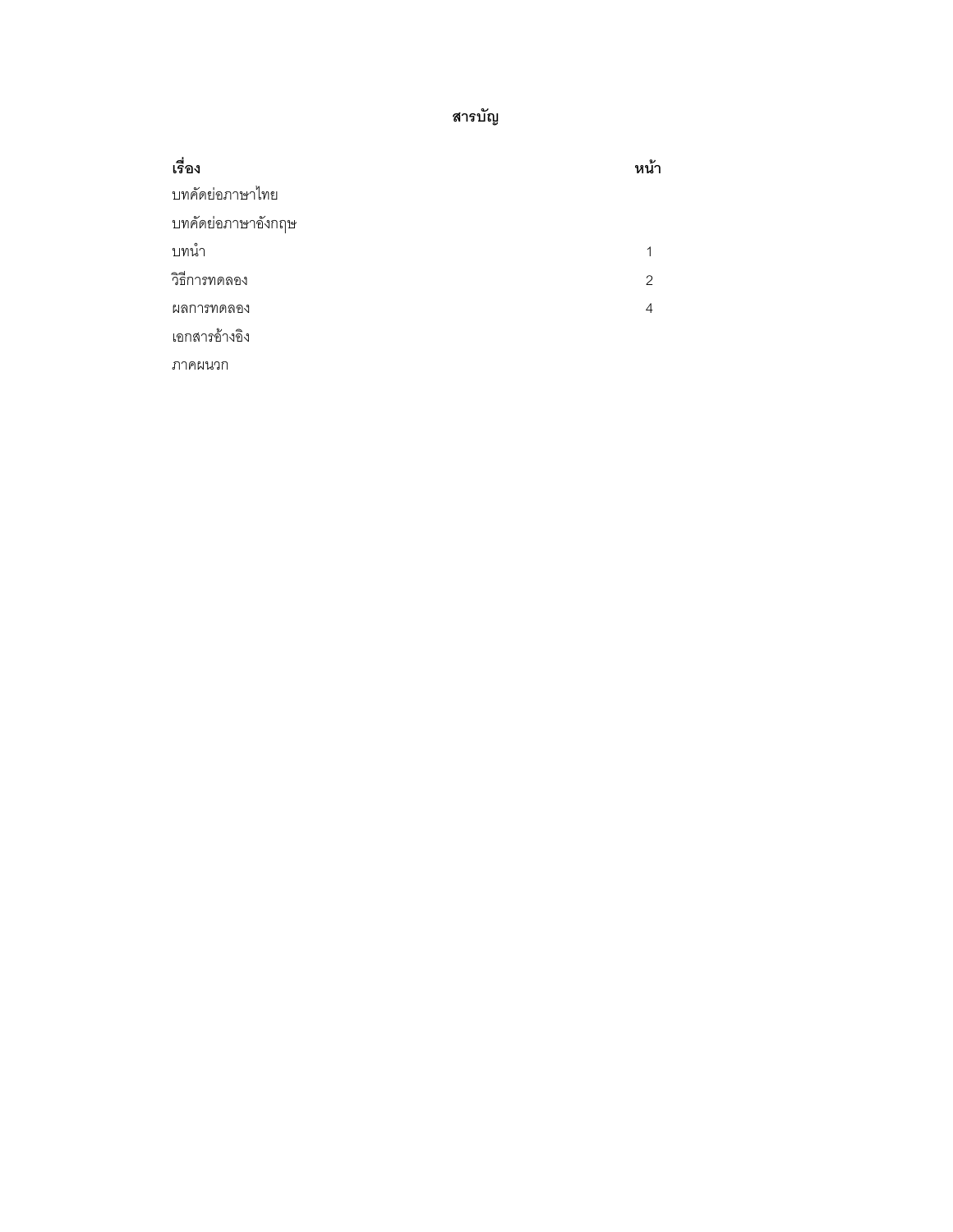#### วิธีการทดลอง

#### ตัวอย่างที่ใช้ในการทดลอง

ตัวอย่างที่ใช้ในการวิจัย ได้แก่ semen 1 µl และ 10 µl เลือด 1 µl และ น้ำลาย µl เก็บโดยใช้ sterlile Cultiplast® swabs และสารคัดหลั่งจากช่องคลอดจะถูกเก็บจากช่องคลอดโดยตรง โดยใช้ใช้ sterlile Cultiplast® swabs จากนั้น ทุกๆตัวอย่างจะถูกทิ้งไว้ให้แห้งที่อุณหภูมิห้องข้ามคืน แล้วนำไปเก็บไว้ที่ ือณหภมิ – 20°C จนกว่าจะนำมาสกัดดีเอ็นเอ ตัวอย่างทกตัวอย่างเก็บจากอาสาสมัครที่ยินยอม

## การสกัดดีเอ็นเอและอาร์เอ็นเอ

ใช้การสกัดของ Promega DNA IQ™ system เทียบกับ วิธี organic extraction

#### วิธีการทดลอง

1.นำตัวอย่างที่เก็บได้จากอาสาสมัคร์มาทำการสกัดดีเอ็นเอ โดยจะแบ่งตัวอย่างออกเป็นสองส่วน ส่วนแรกใช้วิธี organic extraction และส่วนที่สองใช้วิธี Promega DNA IQ™ system ในขั้นตอนที่ใช้ Iysis buffer นำบัฟเฟอร์ที่เหลือจากการสกัดดีเอ็นจำนวน 200 µl นำมาสกัด RNA และทำให้บริสทธิด้วย Zymo Research Mini RNA Isolation แล้วนำมาล้างด้วย Free water

50 µl จากนั้นนำ RNA ที่ได้มาวัดหาความเข้มข้นด้วยเครื่อง Agilent 2100 Bioanalyzer และ RNA 6000 Pico Chip Kit

2.DNA ที่สกัดได้จากขั้นตอนแรกนำมาหาความเข้มข้นโดยใช้ Quantifiler™system และ และ เครื่อง ABI 7500 real time PCR ชุดเครื่องมือที่ใช้ จะใช้ชุด AmpF/STR®SGM Plus® and AmpF/STR® Idenitfiler PCR Amplification Kits

3.นำ RNA ที่ได้จากการสกัดจาก lysis buffer จากตัวอย่างที่ได้ มาสังเคราะห์ cDNA โดยใช้ primer และความเข้มข้นต่างๆ กัน ดังแสดงไว้ในตาราง

| Primer                                          | Body fluid        | Concentration (µM) |
|-------------------------------------------------|-------------------|--------------------|
| Glycophorin A (GlycoA)                          | Blood             | 0.4                |
| Matrix metalloproteinase<br>11 (MMP11)          | Menstrual blood   | 0.2                |
| Histatin 3 (HIS)                                | Saliva            | 0.5                |
| Statherin (STATH)                               | Saliva            | 0.05               |
| Protamine 2 (PRM2)                              | Spermatozoa       | 0.05               |
| Transglutaminase<br>4 (TGM4)                    | Semen             | 0.05               |
| Transcription elongation<br>factor (TEF)        | Housekeeping gene | 0.05               |
| Glucose-6-phosphate<br>dehydrogenase<br>(GGPDH) | Housekeeping gene | 0.4                |
| <b>Ubiquitin conjugating</b><br>enzyme (UCE)    | Housekeeping gene | 0.25               |
| L crispatus (CRIS)                              | Vaginal fluid     | 0.2                |
| L. gasseri (GASS)                               | Vaginal fluid     | 0.05               |

ในการใช้ RNA จากตัวอย่าง 10 µl มาทำ RT-PCR 35 cycle ได้จำนวน cDNA ที่ได้จากการสังเคราะห์  $25$  ul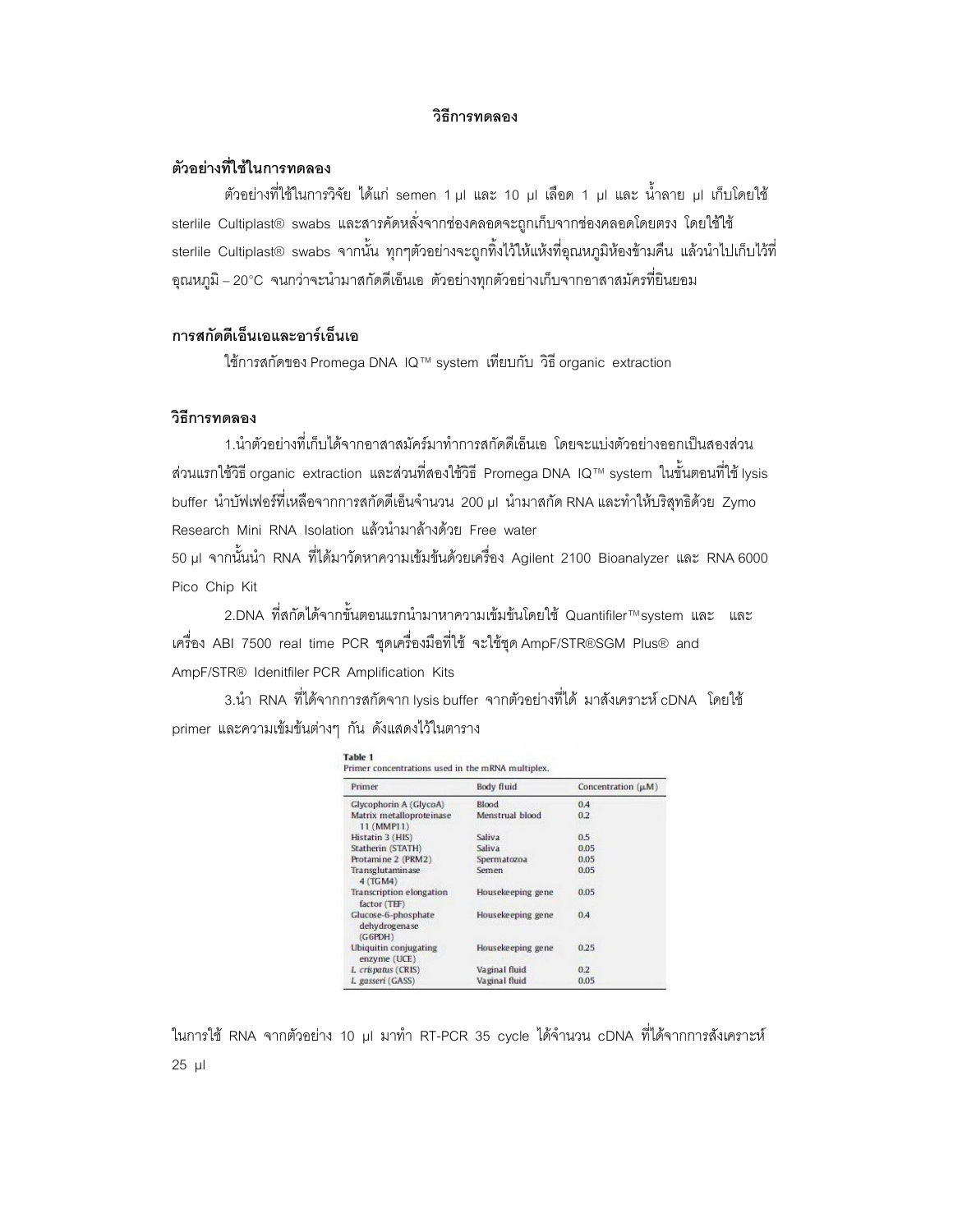จากนั้นนำ DNA และ cDNA ที่ได้ มาแยกกันวิเคราะห์บนเครื่อง 3130 genetic analyzer โดยที่ cDNA นำมาวิเคราะห์โดยใช้ GeneScan v3.7 และ DNA วิเคราะห์ด้วย GeneMapper ID v3.2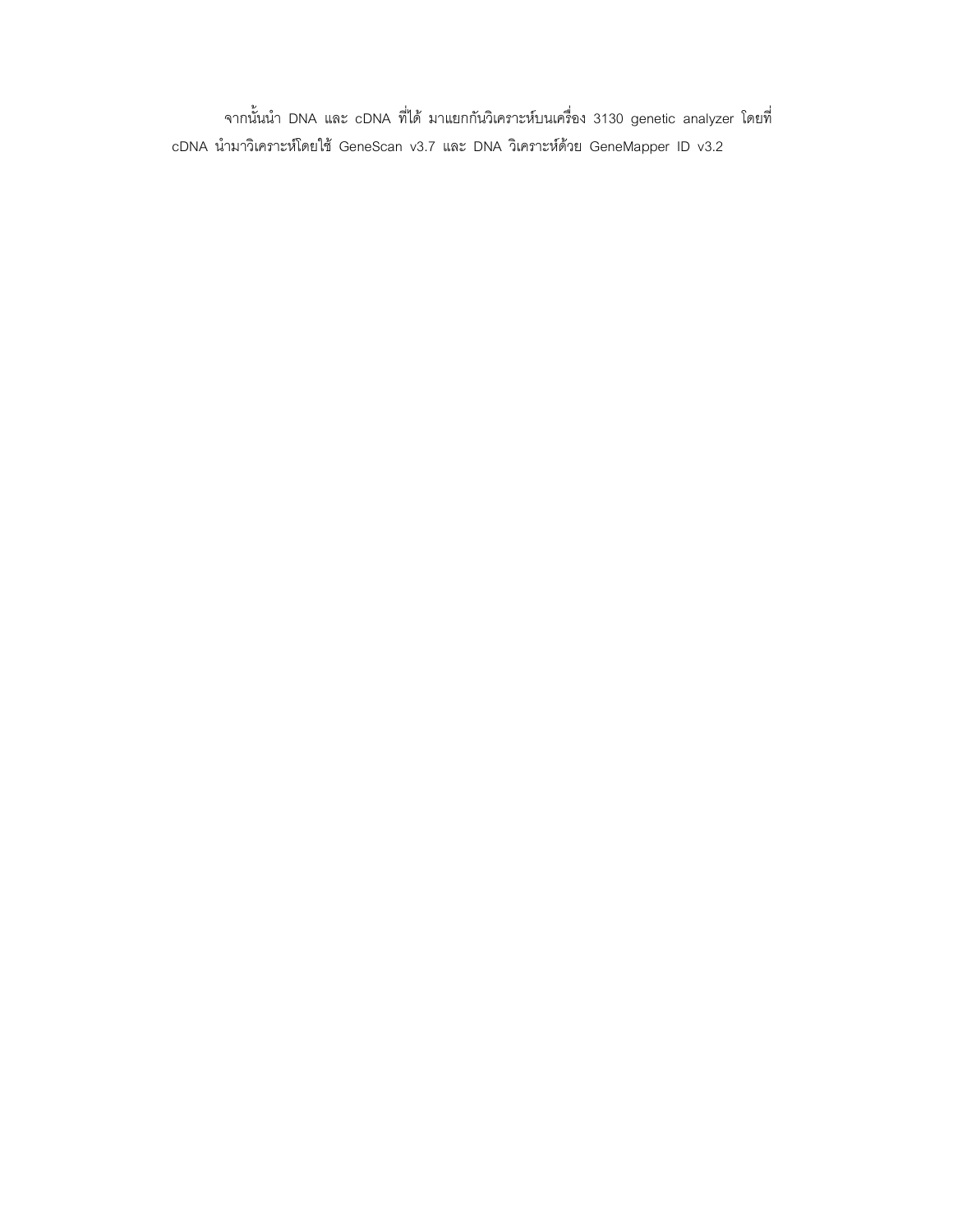## ผลการทดลอง

จากการทดลองใช้ Promega DNA IQ™ system สามารถพบ RNA ในระดับต่ำมากๆ ได้ (<20pg/µl) การสกัด RNA จากตัวอย่างที่เก็บได้นั้น ได้มาจากขั้นตอนในการสกัด DNA ของระบบปฏิบัติการ Promega DNA IQ™ โดยได้มาจาก Iysis buffer ที่ใช้ในการสกัด DNA โดยทั่วไปแล้วในการสกัด DNA เมื่อใช้ Iysis buffer แล้วจะทิ้งไป เมื่อนำ Iysis buffer ที่จะทิ้งนั้นมาหา RNA ก็ ไม่เป็นการรบกวนขั้นตอน การสกัด DNA เป็นกระบวนการที่ไม่ทำให้เกิดการสูญหายของ DNA จึงเหมาะกับตัวอย่างที่มีปริมาณน้อยๆ ในส่วนของ organic co-extraction นั้น การจะสกัด DNA และ RNA ได้นั้น จะต้องแบ่งตัวอย่างที่เก็บได้ ออกเป็นสองส่วน เพื่อหา nucleic acid อย่างละส่วน ทำให้เกิดการสูญหายของ DNA ที่จะสกัด สามารถ สรุปการใช้ Promega DNA IQ™ system ได้ดังรูป





ค่าเฉลี่ยความเข้มข้น RNA และ DNA ที่สกัดได้จากตัวอย่างสารคัดหลั่งของร่างกายโดยใช้

Promega DNA IQ™ system ดังในตารางที่ 2

| $1 \, \text{d} \, \text{d} \, \text{d} \, \text{d} \, \text{d}$                                                                                               |  |
|---------------------------------------------------------------------------------------------------------------------------------------------------------------|--|
| Concentration of DNA and RNA extracted from each body fluid in duplicate using the modified DNA IQ™ manual method compared to those obtained with the organic |  |
| method (average values).                                                                                                                                      |  |

| <b>Body fluid</b>   | Promega DNA IO™ system extraction |                                | Organic extraction                 |                                |
|---------------------|-----------------------------------|--------------------------------|------------------------------------|--------------------------------|
|                     | RNA concentration $(ng/\mu L)$    | DNA concentration $(ng/\mu L)$ | $RNA$ concentration ( $ng/\mu L$ ) | DNA concentration $(ng/\mu L)$ |
| Blood $(1 \mu L)$   | 0.045                             | 0.225                          | 0.032                              | 0.030                          |
| Semen $(1 \mu L)$   | 3.625                             | 5.335                          | 3.025                              | 7.995                          |
| Saliva $(10 \mu L)$ | 0.051                             | 3.48                           | 0.090                              | 6.345                          |

จากตารางจะเห็นได้ว่าประสิทธิภาพของการสกัด RNA ของ Promega DNA IQ™ system นั้น เทียบเท่ากับ การสกัดด้วยวิธี organic extraction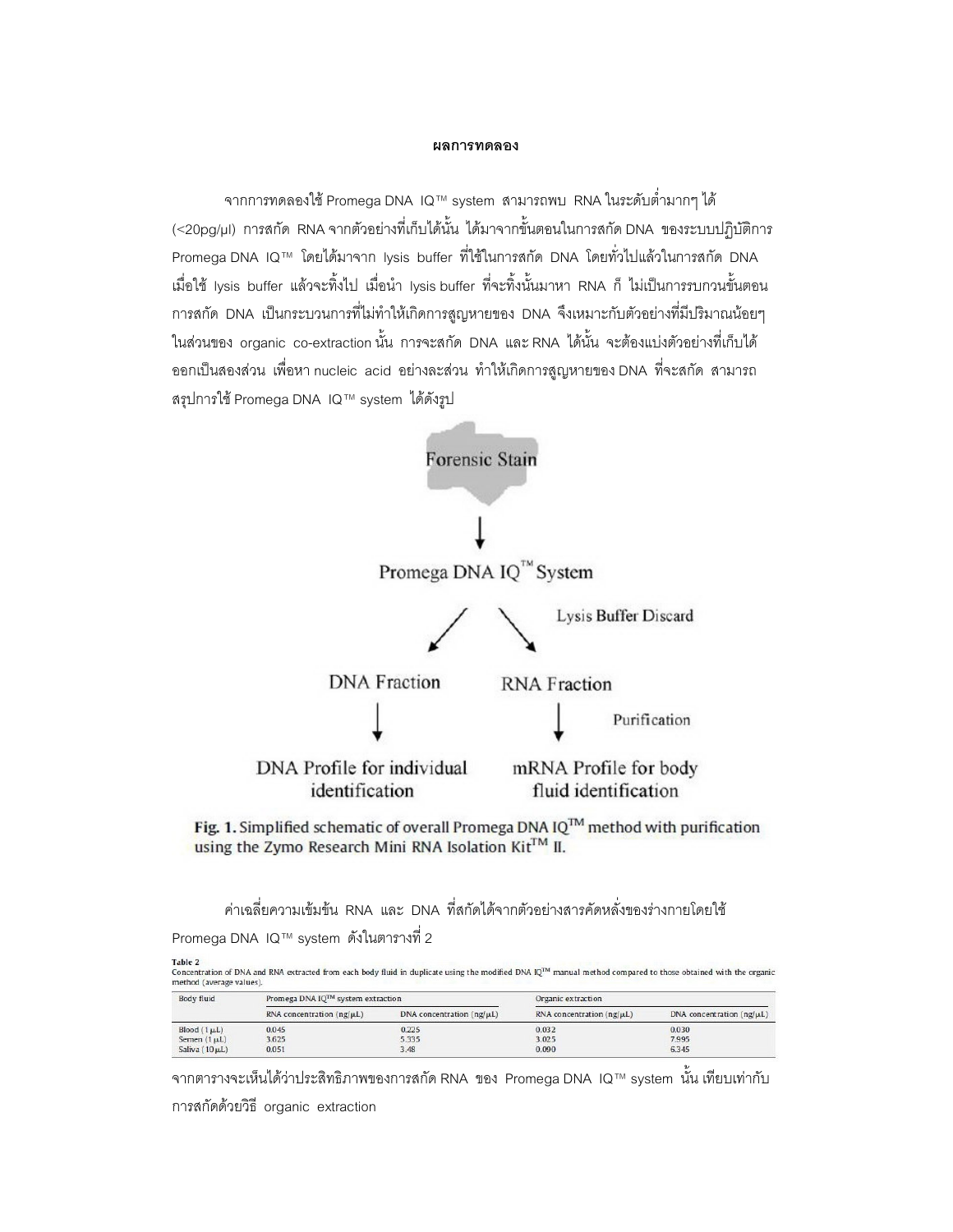ตัวอย่างการวิเคราะห์แยก RNA จากสารคัดหลั่งต่างๆ ตาม SGM Plus® ด้วย Promega DNA IQ™ system ซึ่งแสดงในรูปที่ 2 และ 3 ในรูปที่ 2 A แสดง housekeeper gene G6PDH, TEF และ UCE ตลอดจน TGM4 และ PRM2 ซึ่งเป็น marker ของ semen ตัวอย่าง semen ที่ใช้ปริมาณ 10 µl ได้ ความเข้มข้น RNA 2.5 ng/µl ตรงกับ การวิเคราะห์ DNA ดังแสดงในรูป 2 B โดยความเข้มข้นของ DNA 2.1 ng/µl



Fig. 2. (A) mRNA multiplex profile from a 10 µL semen sample (B) Corresponding AmpFISTR® SGM Plus® DNA profile from the 10 µL semen sample.

รูปที่ 3 A แสดงถึง housekeeper gene และ marker ของ 16S-23S rRNA บน spacer region ของแบคทีเรีย Lactobacillus crispatus และ Lactobacillus gasseri แยก RNA ที่ได้จากสารคัดหลั่งใน ช่องคลอดออกจากสารคัดหลั่งอื่นๆ ในรูปที่ 3 B เป็นการตรวจ DNA โดยใช้ SGM Plus®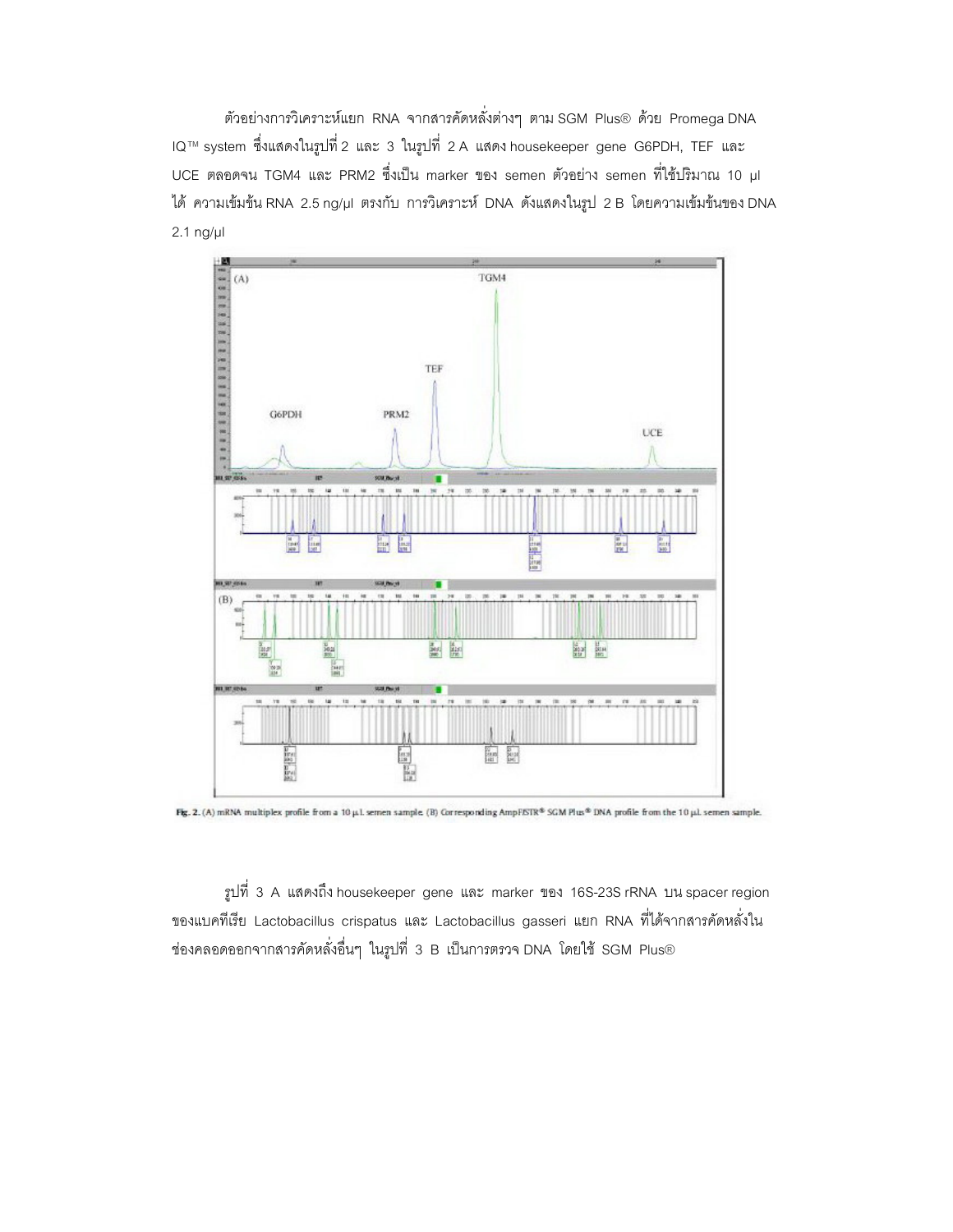

Fig. 3. (A) m RNA multiplex profile from a vaginal swah. (B) Corresponding AmpFISTR® SGM Plus® DNA profile from a vaginal swab.

รูปที่ 4 แสดงการตรวจ mRNA ต่างๆ ที่ได้จากคดี 5 ตัวอย่าง โดยที่ไม่ทราบถึงแหล่งที่มาแล้วไม่ได้ ผ่านการทำ screening test ใดๆ มาก่อน นำ lysis buffer ที่มี RNA มาสกัดแล้วนำไปอธิบายได้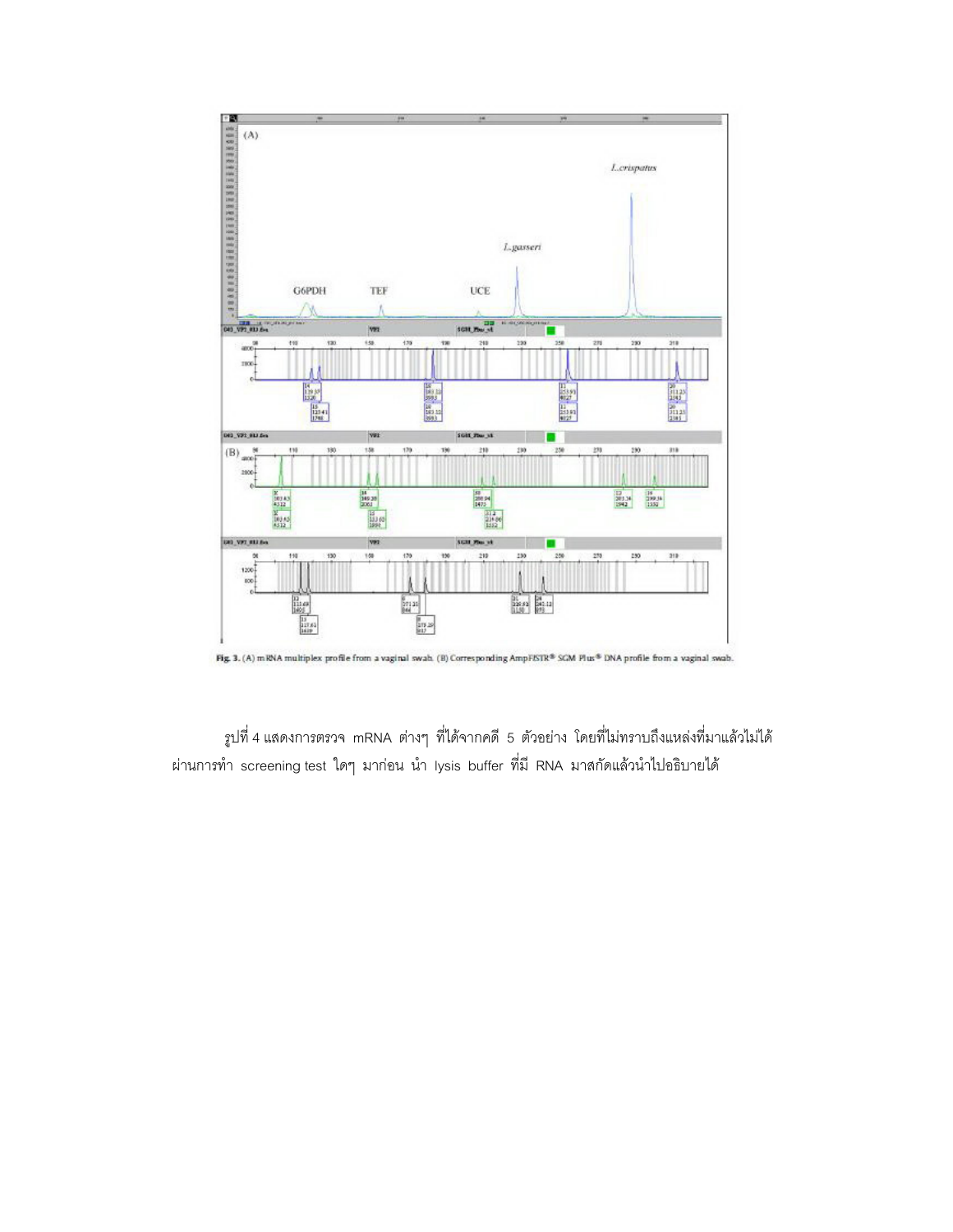

รูปที่ 4 A แสดง mRNA ที่เก็บได้จากเลือดที่พบบนตัวคนร้าย โดยตรวจพบ housekeeper gene และ GlycoA ซึ่งเป็น marker ที่จำเพาะกับเลือด ในส่วนของ DNA นั้น พบ 3 หรือมากกว่า 3 ชุด DNA จึงต้องใช้ผล mRNA marker มายืนยันผล

รูปที่ 4 B แสดงการตรวจ mRNA ที่เก็บได้จากผ้าเช็ดตัว สามารถตัวพบ DNA ในปริมาณมาก และ เป็น DNA ของผู้หญิงคนหนึ่ง ในขณะที่การตรวจ mRNA พบ housekeeper gene, MMP11 ซึ่งจำเพาะกับ เลือดประจำเดือน, L. gasseri ซึ่งจำเพาะกับสารคัดหลั่งในช่องคลอด TGM4 จำเพาะกับ semen และ PRM2 ที่จำเพาะกับตัวอสุจิ การตรวจ DNA ที่ได้จาก Identifiler ได้ผลเป็น DNA ของผู้หญิง ซึ่งไม่ เกี่ยวเนื่องกันกับการสอบสวน และตัวอย่างนี้ไม่ได้ส่งตรวจ semen DTT เนื่องจากรู้แหล่งที่มาของสารคัดหลั่ง ที่พบว่ามาจากอวัยวะใด ซึ่งเพียงพอแล้วต่อการอธิบายว่ามี DNA ของผู้ชายมาได้อย่างไร

รูป 4 C แสดงการตรวจ mRNA ที่ได้จากถุงมือของคนร้าย ซึ่งการตรวจ DNA รู้ว่าเป็นDNA ของ ผู้ชาย แต่ mRNA ตรวจพบ housekeeper gene , และ STATH ซึ่งจำเพาะกับน้ำลาย

รูป 4 D แสดงการตรวจ mRNA ที่ได้จากหมวกฮูดของคนร้าย จากตรวจพบ DNA ของผู้ชาย housekeeper gene STATH และ GlycoA ซึ่งจำเพาะกับน้ำลายและเลือดตามลำดับ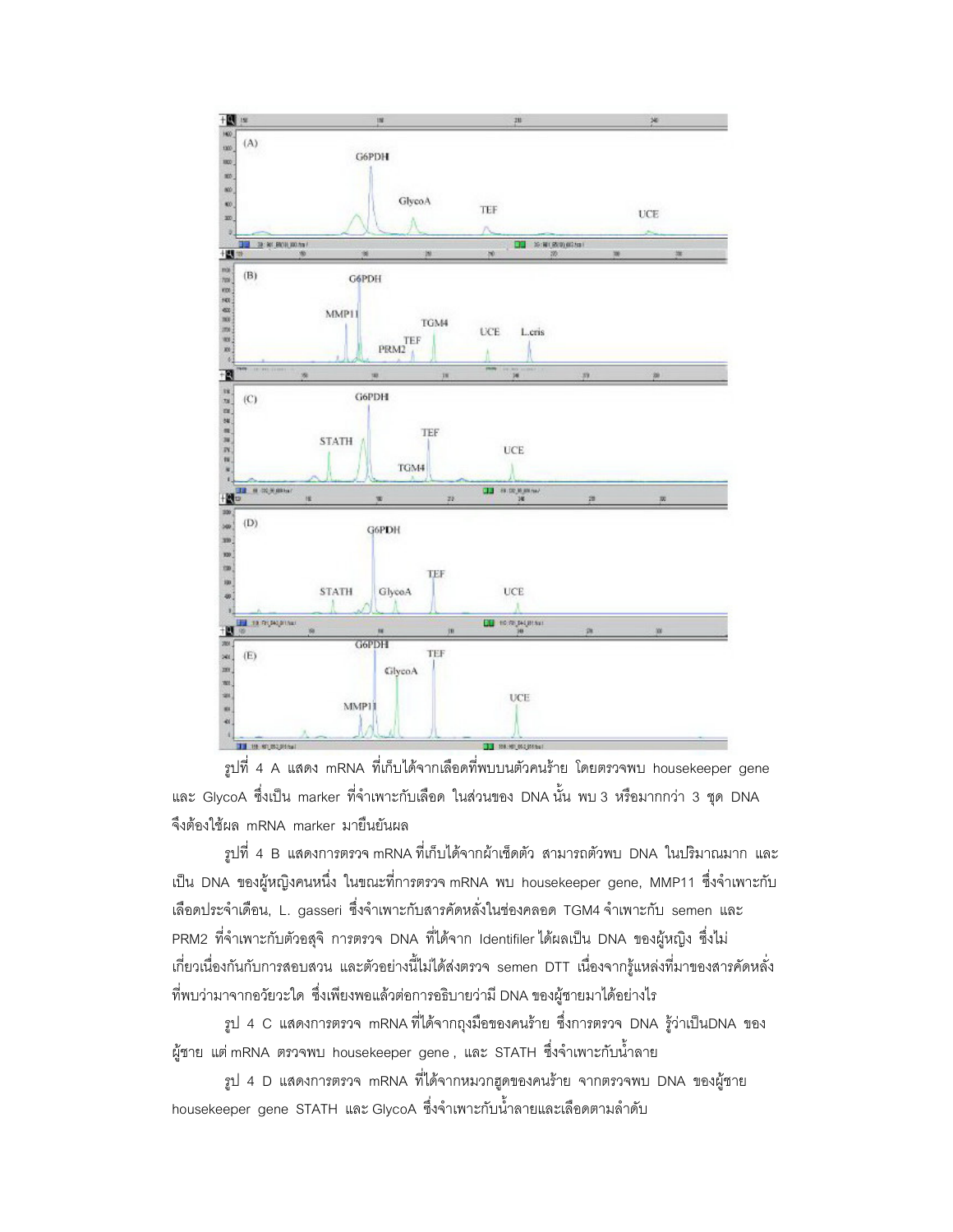รูป 4 E แสดงการตรวจ mRNA ที่ได้จากคราบเลือดที่พบบนผ้าเช็ดมือของคนร้าย ซึ่งตรวจพบ ้<br>บางส่วนของ DNA ผู้หญิง MMP11 ซึ่งจำเพาะกับเลือดประจำเดือน และ GlycoA ซึ่งจำเพาะกับเลือด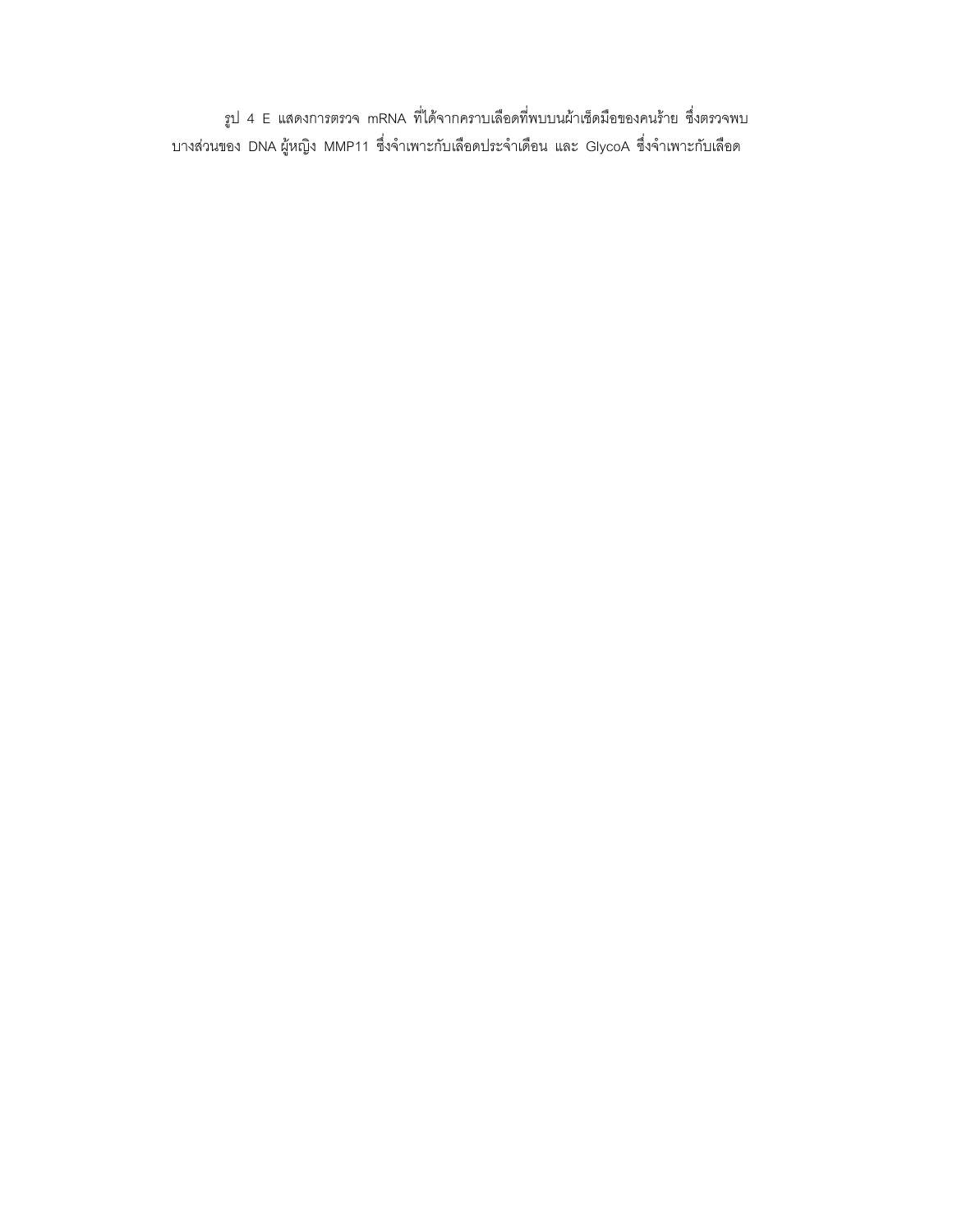## เอกสารอ้างอิง

- 1. Promega DNA IQTM System Database Protocol Technical Bulletin, TB297, 2009.
- 2. www.xiril.com
- 3. www.google.com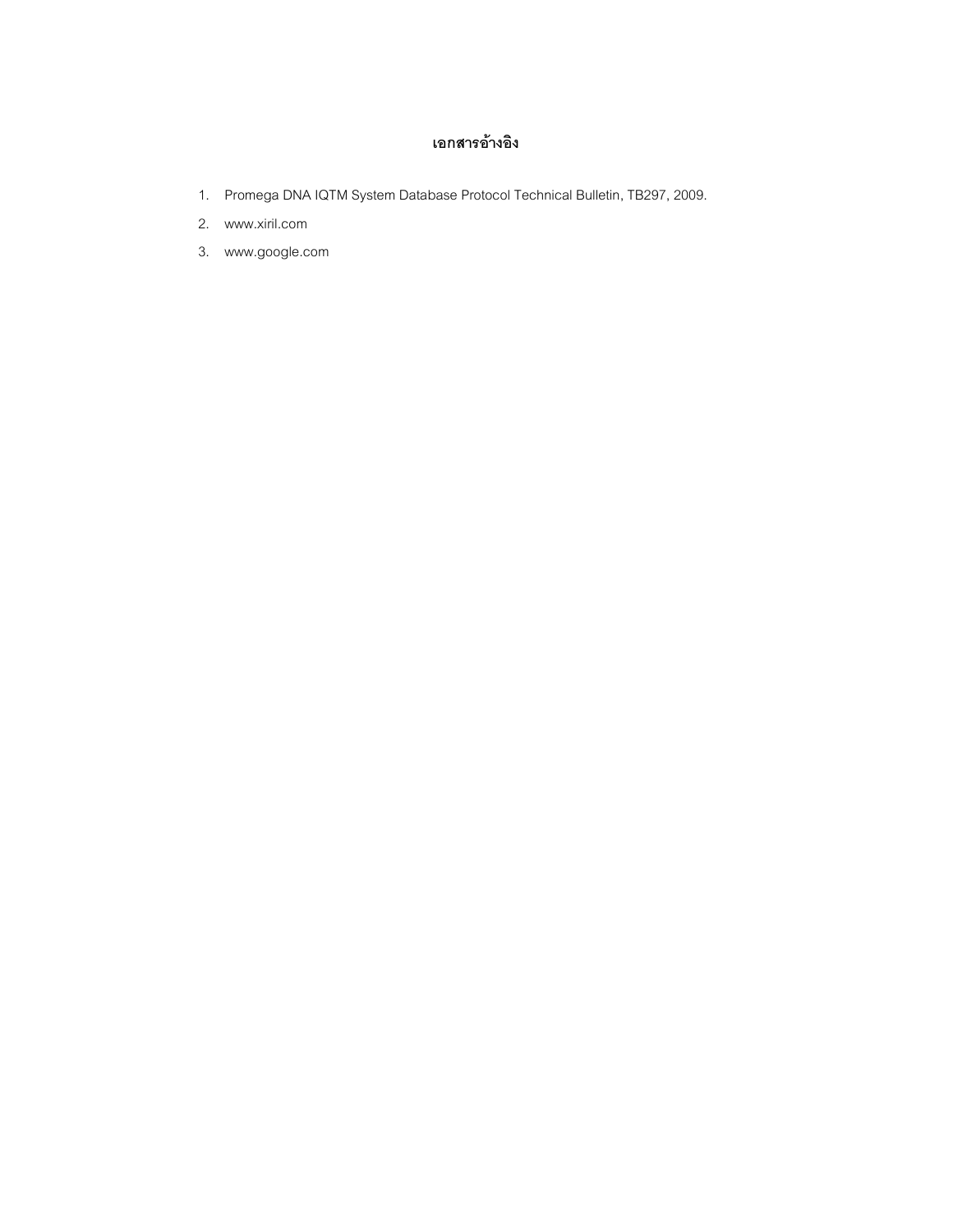# ภาคผนวก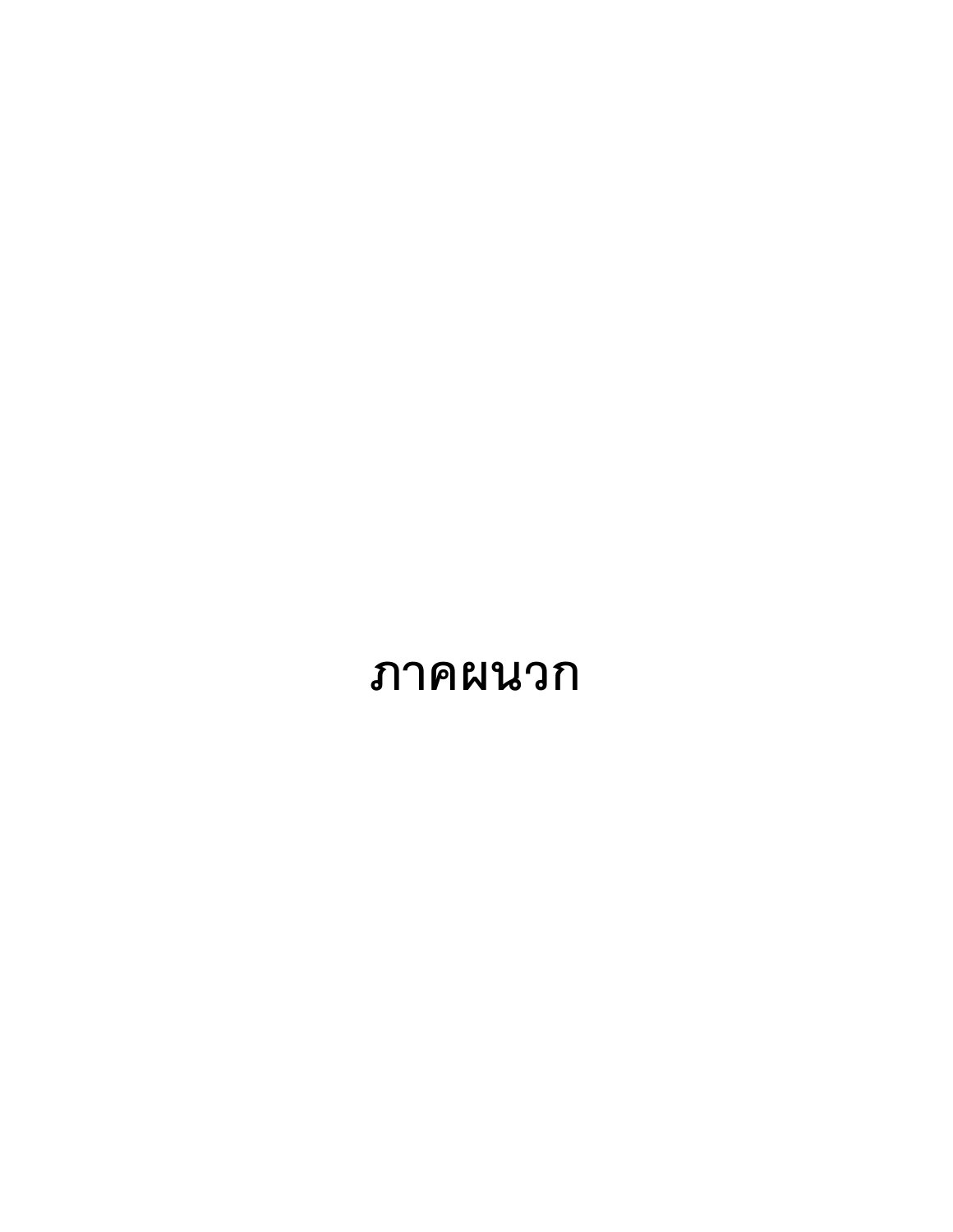**กรดไรโบนิวคลีอิก** หรือ **อาร์เอ็นเอ** (Ribonucleic acid - RNA) เป็นพอลิเมอร์ของกรดนิวคลีอิกที่ ประกอบด้วยนิวคลีโอไทด์ (nucleotide) เชื่อมต่อกันด้วยพันธะโคเวเลนต์ อาร์เอ็นเอนิวคลีโอไทด์ประกอบด้วยวง แหวนไรโบส (ribose) ซึ่งแตกต่างจากดีเอ็นเอที่ประกอบด้วยวงแหวนดีออกซีไรโบส (deoxyribose) อาร์เอ็นเอ เกิดจากการคัดสำเนาข้อมูลจากดีเอ็นเอโดยเอนไซม์อาร์เอ็นเอพอลิเมอเรส แล้วเข้ากระบวนการต่อเนื่องโดย เอนไซม์อื่นๆ อีก อาร์เอ็นเอจะทำหน้าที่เหมือนแม่แบบลำหรับแปลข้อมูลจากยืน ไปเป็นข้อมูลในโปรตีน แล้วขน ย้ายกรดอะมิโนเข้าไปในไรโบโซม (ribosome) เพื่อผลิตโปรตีน และแปลข้อความไปเป็นสำเนาข้อมูล (transcript) ในโปรตีน

RNA ถูกสร้างเริ่มแรกจากด่าง (bases) แตกต่างกัน 4 ชนิด คือ

- อะดีนี้น (adenine)
- กัวนี้น (guanine)
- ไซโตซีน (cytosine)
- ยูราซิล (uracil)

่ ด่าง 3 ตัวแรกเหมือนกับที่พบใน DNA แต่ ยูราซิล มาแทนที่ไทมีน (thymine) โดยจะเชื่อมต่อกับ อะดีโนซีน ด่าง ตัวนี้เป็นสารประกอบ ไพริมิดีน (pyrimidine) ด้วย และมีความคล้ายกับ ไทมีน (thymine) ยูราซิลมีพลังของการ ์ ทำงานน้อยกว่า ไทมีน อย่างไรก็ดีใน DNA ยูราชิลจะถูกผลิตโดยการสลายตัวทางเคมีของ ไซโตซีน ดังนั้นจึง สามารถตรวจพบ ไทมีน จึงสรุปว่า

- ยูราซิลถูกจัดสรรไว้สำหรับ RNA ที่ซึ่งปริมาณมีความสำคัญแต่ช่วงอายุสั้น
- ไทมีนถูกจัดสรรไว้สำหรับ DNA ที่ซึ่งการรักษาช่วงตอน (sequence) ของโครงสร้างโมเลกุลมี ความสำคัญ